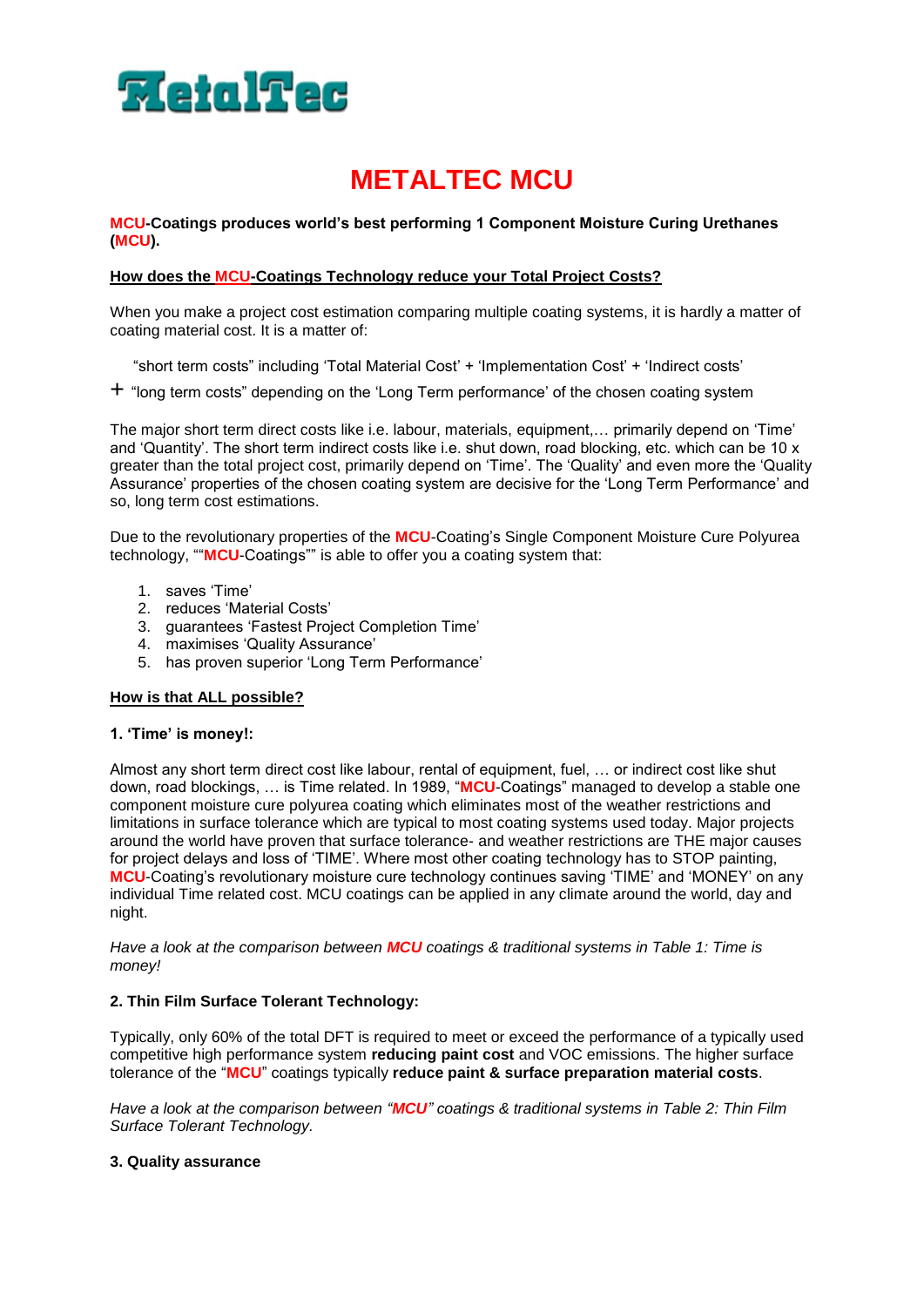

A coating system with less restrictions like the **MCU**-Coating's one component moisture cure technology logically guarantees a higher QUALITY ASSURANCE.

*Have a look at the comparison between "MCU" coatings & traditional systems in Table 3: Quality Assurance.*

#### **4. Quality**

Extensive testing and 25 years field performance have proven that the "**MCU**" single component moisture cure polyurea coatings outperforms the best performing and most common used high performance coating systems used in the last 50 years, including inorganic zinc primers, coal tar epoxy, lead based primer, etc.

The five most important causes of corrosion are Cracking, Chemical attack, UV chalking, Blistering, and Erosion

#### **Why is that MCU-Coatings "Don't Crack"?**

**"MCU" c**oatings are based on a 100% pure polyurethane resin. It is not comparable to traditional 2 component acrylic PU coatings, which contain only  $\frac{1}{4}$  to 1/8<sup>th</sup> pure PU resin. **"MCU**" combines durable flexibility with high impact resistance and outstanding abrasion resistance. The idea is very much comparable to the sole of any sport shoe, which is generally also made of a pure PU resin. Even a 10 year old sport shoe is still flexible and maintains its durability.

Structures coated with **MCU coatings** like the Astoria Megler Bridge show no visible cracking after more than 20 years of exposure. Outstanding abrasion resistance using thin film "**MCU"** technology was recently proven once more on the decks of RORO vessels from the largest Dutch ship owner named Wagenborg. A 150µm **"MCU"** system outperformed ceramic and high solid epoxy systems at more than 10 times our film thickness. These RORO vessels load 60 ton containers on steel wheels resulting in extremely high impact and fast abrasion. After 1 year of testing, **"MCU"** was the only in tact system.

#### **What makes "MCU" coatings "Chemical Resistant"?**

The pure PU resin used in **"MCU"** has also proven an outstanding chemical resistance. Just like vinylester and silicones, pure polyurethanes are known to have a good chemical resistance. High chemical resistance of the used raw materials combined with high cross linking of the moisture cure technology makes a very chemical resistant product. This is the explanation for the success of **MCU** systems used in chemically harsh environments like in the waste water-, chemical, petrochemical and pulp- and paper industry.

#### **Where have "MCU" coatings proven their "Excellent UV resistance"?**

Also, Florida UV exposure testing have proven a UV resistance of 95% after 36months of exposure. Offshore structures coated for the US coast guard in bright yellow, red and white have proven perfect colour stability and UV resistance after 10 years of exposure.

#### **How do "MCU" coatings manage to "Resist Blistering"?**

**"MCU"** uses Micaceous Iron Oxide in primer, intermediate and topcoat. MIO creates a designed permeability into the coating. This means that moisture damp is allowed to penetrate, but the structure also allows vapour to dissipate without forming blisters. This technology also makes the coating more tolerant to salt contaminated substrates.

MIO also improves:

- 1. Film build over sharp edges
- 2. UV resistance
- 3. Intercoat adhesion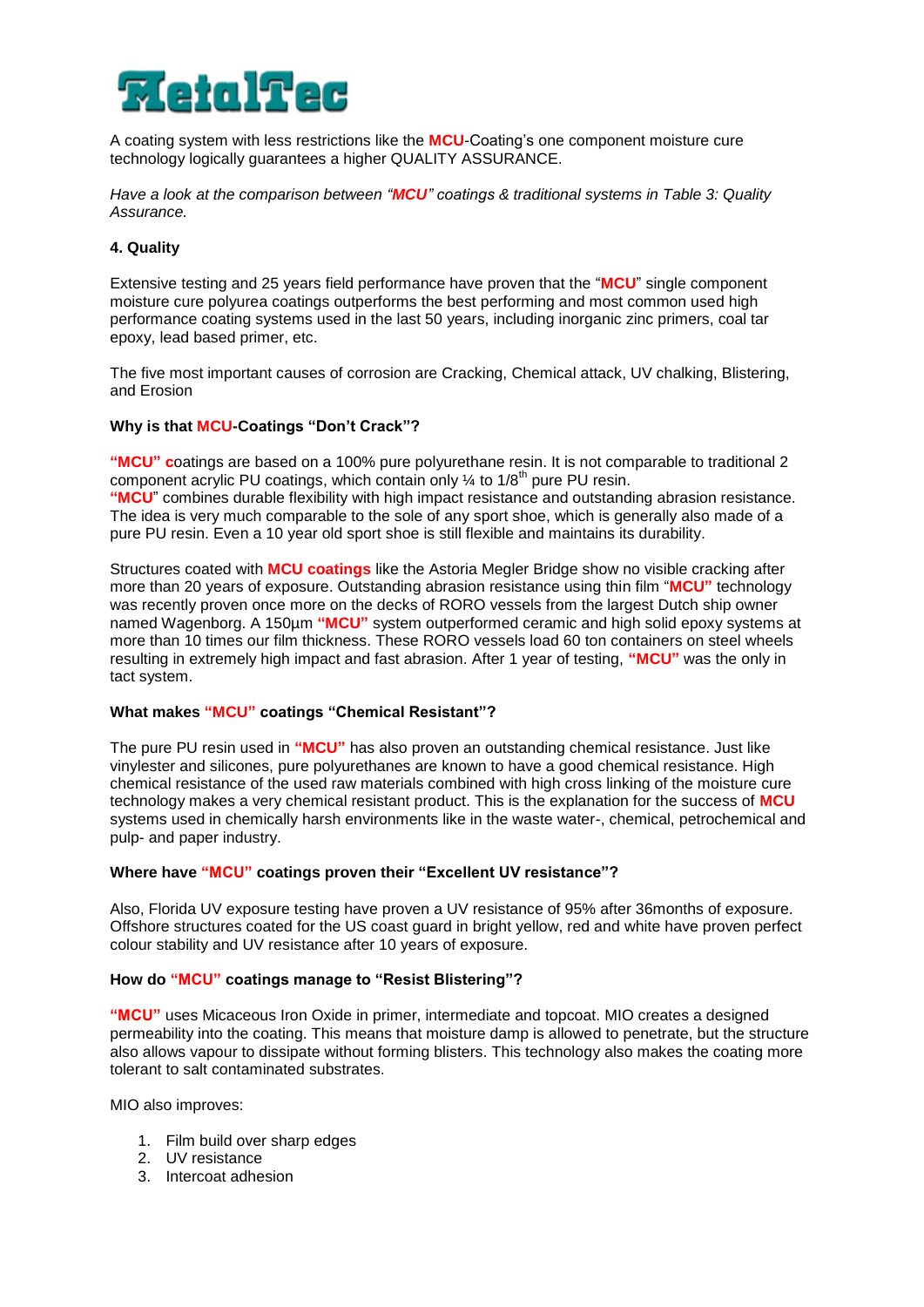

- 4. Crack and craze resistance
- 5. Durability of the coating

In this way, **MCU-Coatings** has a solution for all of the most important causes of corrosion proving superior corrosion resistance compared to traditional paint systems.

#### **Other interesting properties of "MCU" coatings:**

#### **MCU's 'Thin film technology' works:**

Recent testing performed by the US Army Corps of Engineers have proven that the "**MCU"** systems using thin film technology outperform the currently best performing organic/inorganic zinc, coal tar epoxy systems at average total DFT of 360µm. Systems like MC-Zinc overcoated with a MIO intermediate and a UV resistant coloured topcoat at 200µm total DFT or even MC-Zinc overcoated with 2 coats of MC-Aluminum at only 150um total DFT exceeded the performance of the best performing traditional system after 10000 hrs of cyclic testing. The USACE spends more than 70 million dollars every year fighting corrosion.

#### **Proven outstanding performance to marginal surface preparation:**

A comparison test performed by the FHWA (Federal Highway Administration), an organisation that covers the maintenance of more than 200.000 steel bridges, has proven the superior performance of **"MCU"** coatings to minimally prepared substrates. The FHWA tested 2 "**MCU"** systems of different suppliers applied to A. an SA 2,5 blasted substrate and B. a mechanically prepared substrate. The results were astonishing. The performance on the mechanically prepared substrate was almost equal to the performance on the Sa 2,5 blasted substrate, even when applied to a salt contaminated substrate. This proves the outstanding surface tolerance of **"MCU"** systems to marginally prepared substrates, salts, blistering and still supplying high quality corrosion resistance. Please have a look to the test report at www.**MCU**[coatings.com](http://www.wassereurope.com/)

#### **"MCU": Best choice for encapsulating lead based systems and overcoating low solvent resistant coatings.**

Moisture curing urethane technology have proven to be the best system for overcoating led based alkyd paint. Nepcoat, the U.S. Army Corps of Engineers and Powertech labs. have tested and approved moisture curing urethanes **exclusively** for encapsulating lead based paint systems.

*Have a look at the comparison between "MCU" coatings& traditional systems in Table 3: Performance!*

#### **Table 1: Time is Money**

| "MCU" single component coatings.                | 2 Component Coatings.                                       |
|-------------------------------------------------|-------------------------------------------------------------|
| Can be applied at 6% to 99% humidity            | STOP painting at 87% RH                                     |
| No dew point restrictions when surface is       | STOP painting when steel temp. is >3°C above                |
| visibly dry. Dry of wet surface with a cloth is | dew point.                                                  |
| sufficient                                      |                                                             |
| Recommend for immersion in 30min.               | STOP painting when rain is expected                         |
| Short cure times, even at -12 °C.up to 150°C    | Long cure times, especially at low                          |
|                                                 | temperatures.                                               |
| Overcoating in 20min. with PURQuik              | Typically much longer cure times.                           |
| No induction time                               | Typically 20 minutes.                                       |
| Surface tolerant zinc primers (ISO Sa 2)        | Zinc primers require Sa 2.5 $\rightarrow$ longer blasting   |
| <b>MCU-Miozinc</b> tolerates flash rusting      | Zinc primer do not tolerate flash rusting $\rightarrow$ re- |
|                                                 | blasting is often required.                                 |
| <b>MCU-Miozinc is recoatable by itself</b>      | Complex and time consuming repair methods                   |
|                                                 | for inorganic zinc primers                                  |
| No inspection required for humidity,            | Time consuming extra inspections                            |
| temperature, dew point, etc.                    |                                                             |
| Excellent adhesion to minimal surface profile   | Extra roughening of old coating is more often               |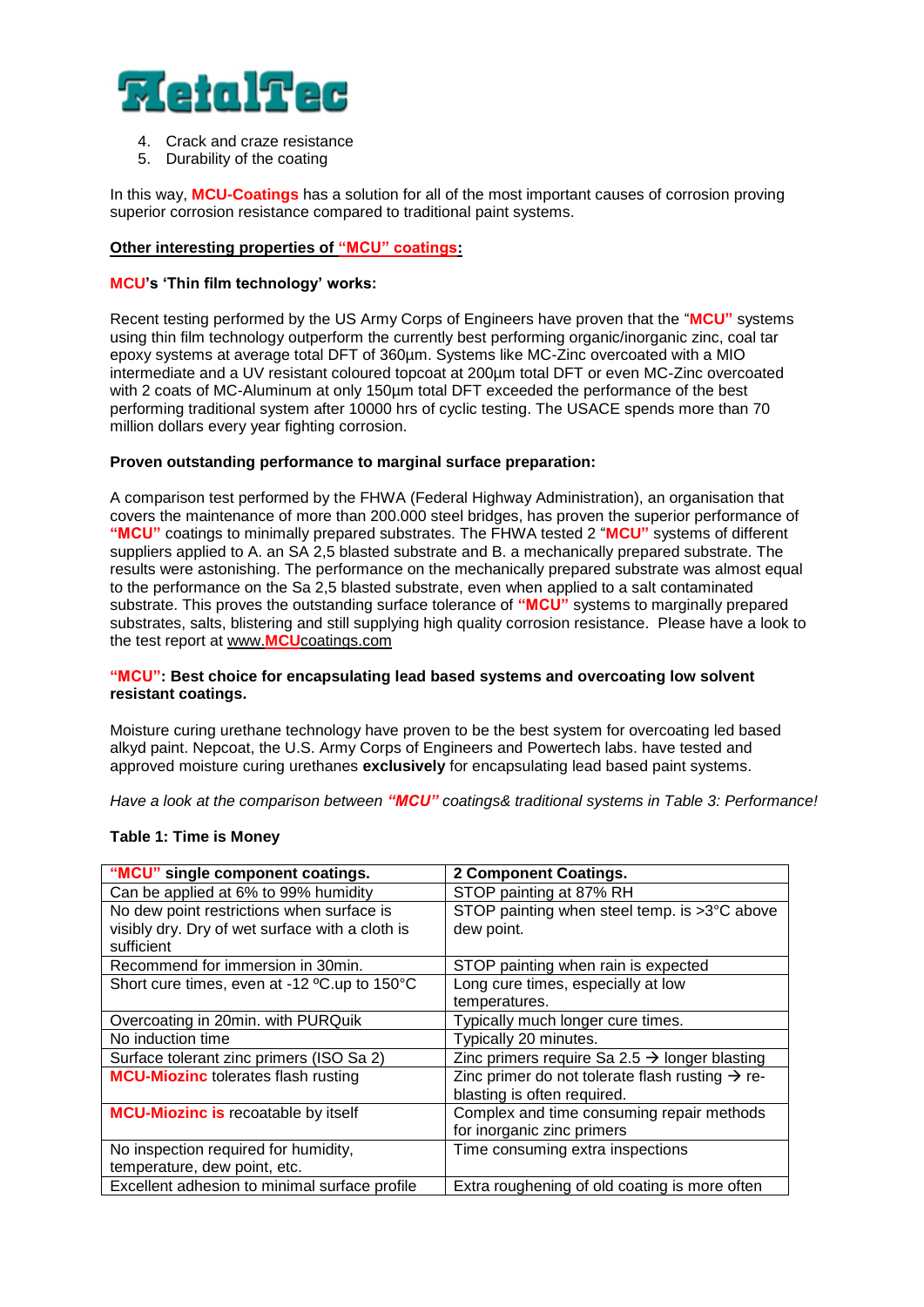

|                                                 | reauired.                                 |
|-------------------------------------------------|-------------------------------------------|
| Adheres to green concrete $(≥4$ days for cure). | At least 24 days of cure and must be dry. |
|                                                 |                                           |

#### **Table 2: Thin film surface tolerant technology:**

| <b>MCU's single component coatings</b>              | 2 Component Coatings.                                        |
|-----------------------------------------------------|--------------------------------------------------------------|
| 1 component.                                        | Typically >5% extra paint loss and waste.                    |
| Surface tolerant zinc primers to Sa 2.              | Zinc primers require Sa 2.5 $\rightarrow$ longer blasting    |
|                                                     | using more grit.                                             |
| <b>MCU</b> -Miozinc primer tolerates flash rusting. | Zinc primers do not tolerate flash rusting $\rightarrow$ re- |
|                                                     | blasting is often required using more grit.                  |
| No waste or wrong mixing.                           | Typically >5% extra loss and waste.                          |
| Adhesion to 25um surface roughness.                 | Usually >60µm required increasing primer                     |
|                                                     | consumption by >15% and grit consumption.                    |
| MCU-Miozinc primer tolerates flash rusting.         | Zinc primer do not tolerate flash rusting $\rightarrow$ re-  |
|                                                     | blasting is often required increasing grit                   |
|                                                     | consumption.                                                 |
| Limited overspray                                   | Usually more                                                 |

# **Table 3: Quality Assurance**

| Frequently occurring causes of premature<br>failure with 2 component commercial | "Why not"? with "MCU" coatings                 |
|---------------------------------------------------------------------------------|------------------------------------------------|
| systems.                                                                        |                                                |
| Wrong mixtures.                                                                 | 1 Component.                                   |
| Wrong components or thinner.                                                    | 1 Thinner.                                     |
| Pot life not respected.                                                         | No pot life.                                   |
| To short induction time.                                                        | No induction time.                             |
| To high/low humidity during application or cure.                                | 6% to 99% humidity.                            |
| Rain or fog during cure.                                                        | Resistant to rain, fog or immersion within 30  |
|                                                                                 | minutes of application.                        |
| Temp. lower than 5°C during application or                                      | Up to -12°C to 150°C                           |
| cure.                                                                           |                                                |
| Cracking of inorganic zinc primers when DFT is                                  | MC-Zinc and MC-Miozinc DFT over 125µm.         |
| over 50um.                                                                      |                                                |
| Dew point. Precipitation of dew point during                                    | No dew point restrictions.                     |
| cure.                                                                           |                                                |
| Roughness of substrate is too low.                                              | Surface tolerant.                              |
| Too high contamination (>50 mg/square                                           | Contamination above 100mg/square meter.        |
| meter).                                                                         |                                                |
| Substrate is to wet.                                                            | Tolerant to damp surfaces.                     |
| Insufficient roughening of old coating.                                         | Good adhesion without roughening. (Do a test). |
| Not respecting maximum overcoat time.                                           | No recoat window.                              |

**"MCU"** coatings makes your surface protection simple and easy. Superior Protection with "**MCU"** Hard Coatings.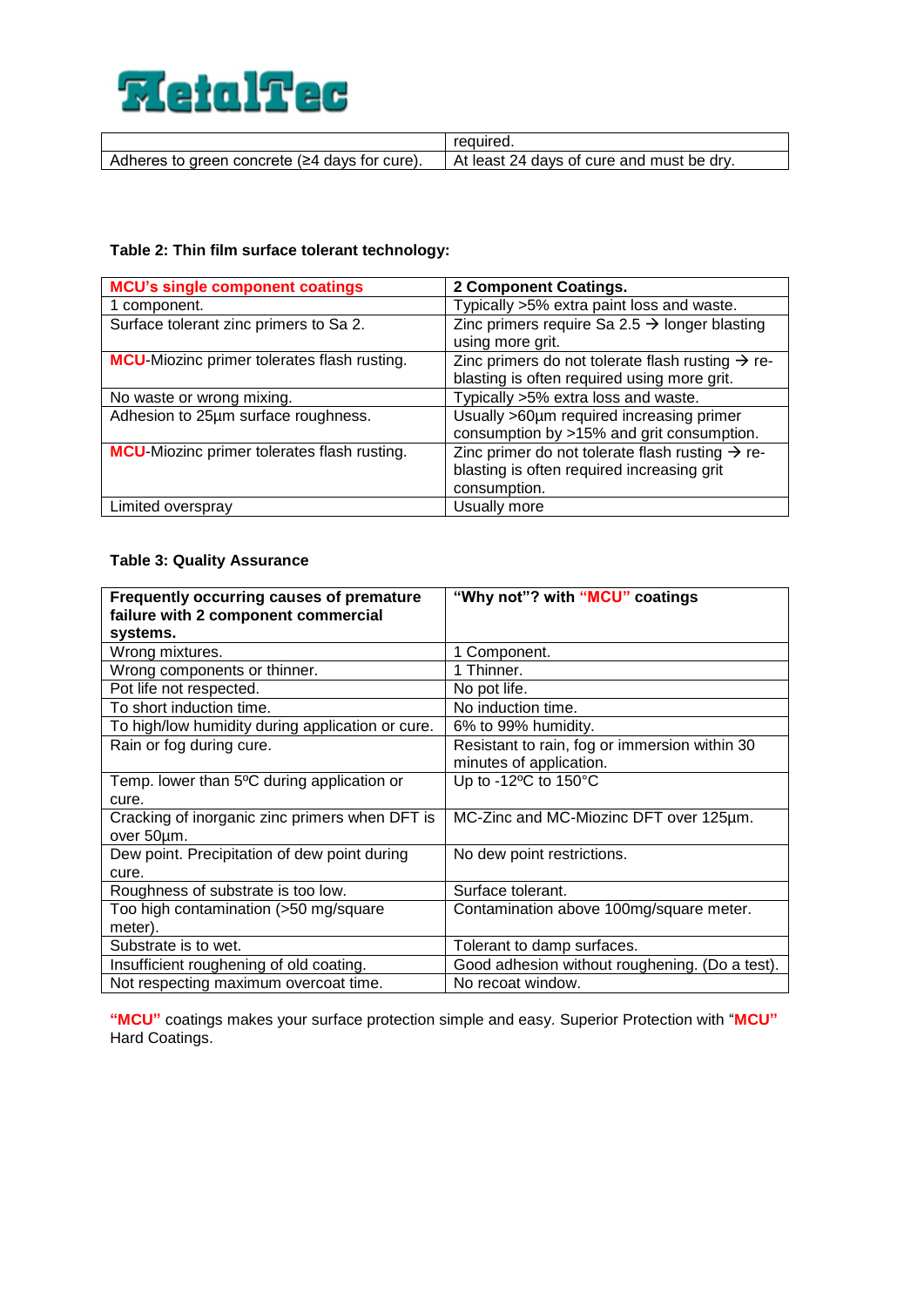# **FietalTec**

# **Tabel 4: Performance**

| <b>Typical Quality causes of premature failure:</b>                                                    | What makes MCU's coatings perform<br>better?                                                                                    |
|--------------------------------------------------------------------------------------------------------|---------------------------------------------------------------------------------------------------------------------------------|
| Cracking caused by impact or stretch of<br>coatings that have become brittle.                          | Flexible resin resists cracking and serious<br>impact, even after long term exposure.                                           |
| Chemical deterioration in chemical<br>environments.                                                    | High resistance to atmospheric chemicals                                                                                        |
| Epoxy has poor UV resistance.                                                                          | UV resistant chemical resistant topcoats<br>recommended for heavy duty service like<br>decks, splash zone, marine environments, |
| Blistering caused by salt contamination.                                                               | Designed permeability and high tolerance to<br>moisture increases tolerance to salts.                                           |
| Epoxy glass flake typically >90mg loss on<br>ASTM D 4060 Taber abrasion test, 1kg load,<br>1000 cycli. | <30mg loss for all products.                                                                                                    |
| Undercreep, blistering and corrosion typically<br>between 1,000 to 5,000 hours Salt spray.             | Passes 10,000 to 20,000 hours without<br>corrosion, blistering or undercreep.                                                   |
| Delamination caused by insufficient surface<br>roughness.                                              | "MCU" coatings adhere to minimal surface<br>roughness of less than 25µm                                                         |
| Delamination caused by thermal stress<br>overwhelming the adhesion of the<br>undercoating.             | Low glass transition temp. and high flexibility.<br>Minimal stress to underlying coating.                                       |
| Poor adhesion.                                                                                         | Typically 10 to 17 Mpa.                                                                                                         |
| Corrosion at sharp edges.                                                                              | Thin film technology combined with good<br>M.I.O. film build on edges.                                                          |
| No adhesion with zinc primer to old coatings.<br>ISO Sa 2.5 is required.                               | MC-Zinc and MC-Miozinc adhere to old<br>coatings and St 2 prepared substrates.                                                  |

# **MCU-Ferroguard compared to Coal Tar Epoxy.**

| <b>MCU-Ferroguard</b>                         | <b>Coal Tar Epoxy.</b>                 |
|-----------------------------------------------|----------------------------------------|
| Improved UV resistance.                       | Fast chalking.                         |
| Flexible.                                     | Brittle.                               |
| Abrasion resistant (ASTM 4060-90 $\leq$ 3,1mg | Variable.                              |
| loss).                                        |                                        |
| No recoat window.                             | Sweep blasting before recoating.       |
| Free of tar                                   | Contains up to 90% raw coal tar.       |
| No irritation to applicator's skin or eyes.   | Irritation.                            |
| Max. film build of 250um in one coat.         | Requires min. film build of 450um DFT. |
| Passes LC 50 Fish Toxicity test               | Does not pass                          |
| Contains MIO (Micaceous Iron Oxide).          | No MIO.                                |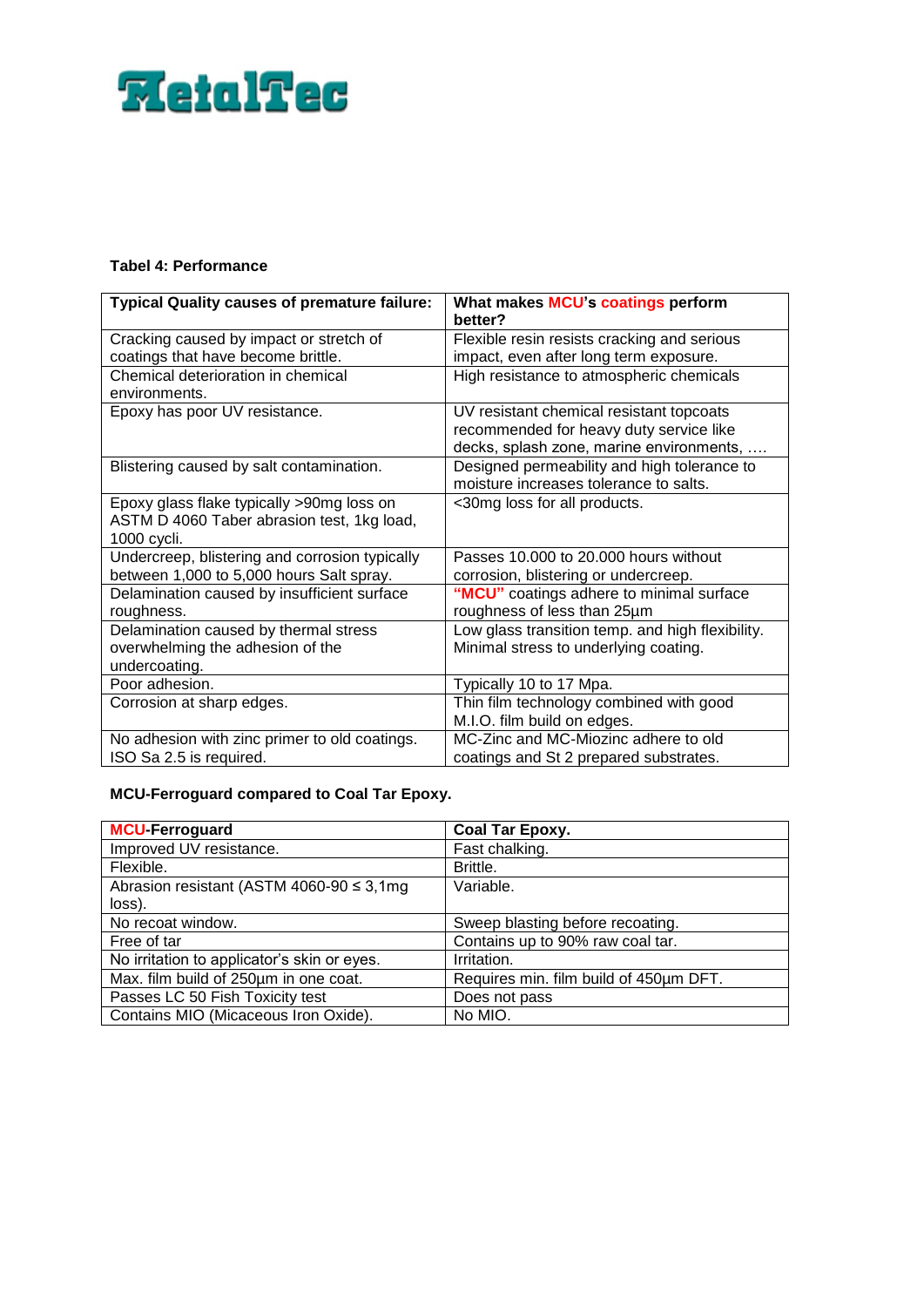# **Weiglfed**

# **"MCU" coatings SINGLE COMPONENT MOISTURE CURE URETHANES**

# **MCU-Miozinc HIGH TEMPERATURE (150°C)**

#### **Description**

- $\checkmark$  Surface tolerant MIO/zinc filled primer.
- Most of the corrosion resistance typically associated with IOZ, with surface tolerance rivaling epoxy mastics.
- $\checkmark$  High DFT tolerance and unlimited recoatable by itself
- $\checkmark$  When applied up to 25µm DFT this product is weldable.
- $\checkmark$  Compatible with most old coatings and different alloys.

# **Uses**

- $\checkmark$  Full or spot primer on hand and power tool cleaned or abrasive blasted surfaces. Replaces epoxy and inorganic zinc and epoxy mastics. Versatile, easy to use, corrosion resistant primer.
- $\times$  ISO Sa 2 Commercial Blast or better.

# **MCU-Aluprime**

# **Description**

Most surface tolerant primer. Low viscosity, penetrating sealer to replace epoxy penetrating sealers.

# **Uses**

Use as a universal primer on ISO St 2 hand or power tool cleaned surfaces.

**Intermediate/topcoat s :**

#### **MCU-Miomastic**

#### **Description**

Used as an intermediate coat for new construction and full removal projects or as overcoat primer Used as topcoat where color or gloss resistance is less important in marine or industrial environments. High-solids light colored aromatic intermediate/topcoat for interior marine use. Free of tar Outperforms coal tar epoxy in many uses. Miomastic contains a proprietary blend of corrosion inhibitors and MIO that has many application and performance advantages compared to epoxy mastics and other MCU intermediates. Immerse in 30 minutes with or without the use of PURQuik in most conditions. Available in different colors.

# **Uses**

Best choice in the industry for overcoating old coatings, including lead.

Available as a stock item in Off White.

Adds performance to MCU-Miozinc when used as an intermediate and stripe coat.

On any marine, offshore, hydro, wastewater or other structure exposed to salt or fresh water and sewage treatment. Easily re-coatable and repairable. Ideal for use over MCU-Miozinc or MCU-Aluprime when painting ballast tanks and cargo holds where a light colored

topcoat is required.

# **MCU-Mastic**

# **Description**

Intermediate coating that provides the smoothest finish of all our intermediate products. Recommend for priming concrete when colored topcoats are used. Can be used as a finish coat for interior surfaces where there is limited UV exposure and slight ambering is acceptable. Aromatic chemical resistant gloss topcoat. Available in Buff and custom colors.